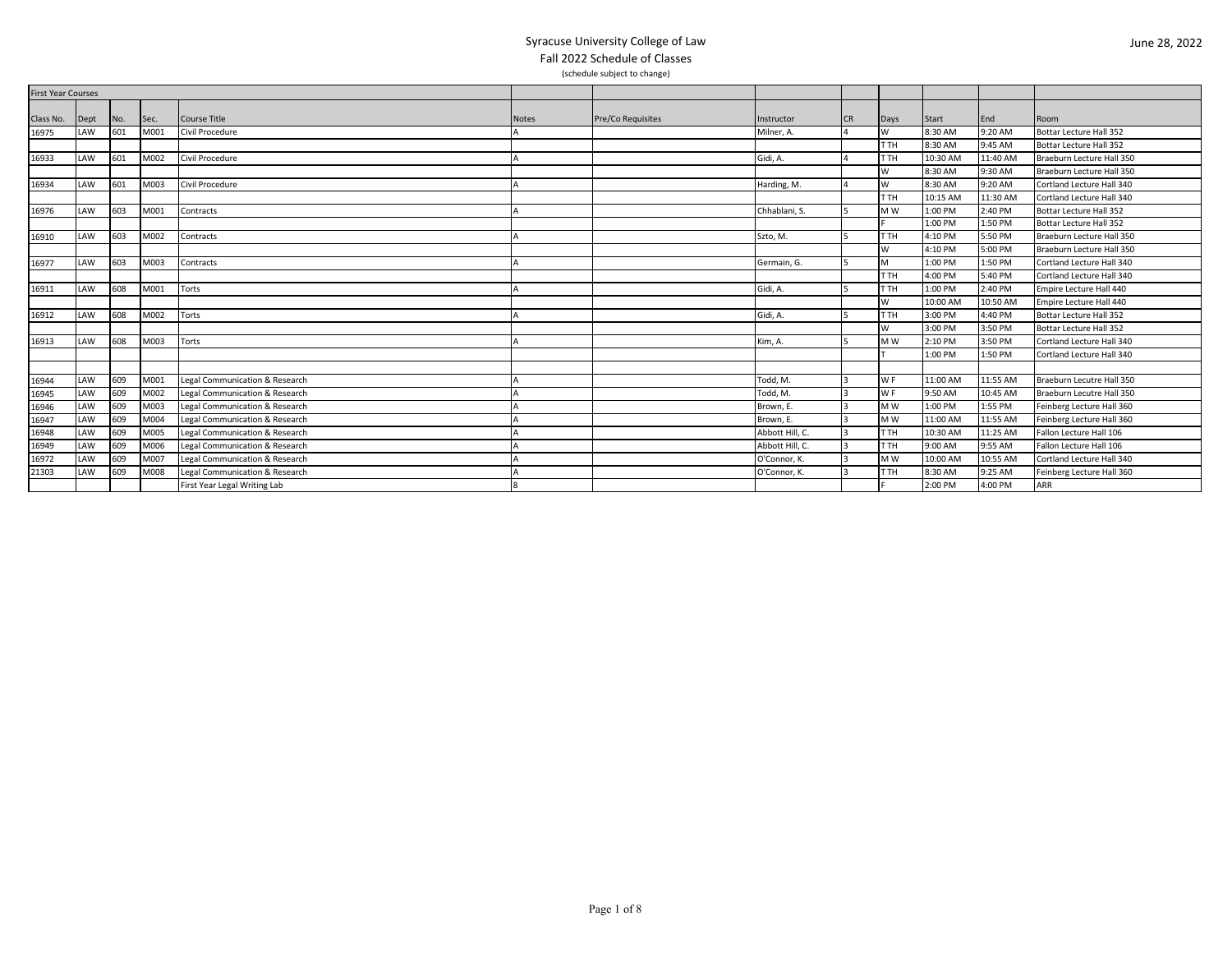| <b>Required Upperclass Courses</b> |      |     |      |                                               |                          |                    |                  |           |                |              |          |                                       |
|------------------------------------|------|-----|------|-----------------------------------------------|--------------------------|--------------------|------------------|-----------|----------------|--------------|----------|---------------------------------------|
|                                    |      |     |      |                                               |                          |                    |                  |           |                |              |          |                                       |
| Class No.                          | Dept | No. | Sec. | Course Title                                  | <b>Notes</b>             | Pre/Co Requisites  | Instructor       | <b>CR</b> | Days           | <b>Start</b> | End      | Room                                  |
| 16914                              | LAW  | 699 | M001 | Constitutional Law II                         |                          | Constitutional Law | Anand, R.        |           | M W            | 2:45 PM      | 4:00 PM  | Braeburn Lecture Hall 350             |
| <b>Upperclass Courses</b>          |      |     |      |                                               |                          |                    |                  |           |                |              |          |                                       |
|                                    |      |     |      |                                               |                          |                    |                  |           |                |              |          |                                       |
| Class No.                          | Dept | No. | Sec. | Course Title                                  | <b>Notes</b>             | Pre/Co Requisites  | Instructor       | <b>CR</b> | Days           | Start        | End      | Room                                  |
| 16955                              | LAW  | 701 | M001 | <b>Accounting for Lawyers</b>                 | 4, A                     |                    | Kukla, K.        |           |                | 6:15 PM      | 7:55 PM  | Fortune Seminar Room 336              |
| 21304                              | LAW  | 857 | M001 | Activist Investing & Corporate Governace      |                          |                    | Landaw, J.       |           | W              | 6:00 PM      | 7:40 PM  | Fortune Seminar Room 336              |
|                                    |      |     |      |                                               |                          |                    |                  |           |                |              |          |                                       |
| 16993                              | LAW  | 959 | M001 | Advanced Legal Research                       | 2, B                     |                    | Fleckenstein, J. |           |                | 2:30 PM      | 4:10 PM  | Bruckman Library Instruction Room 222 |
| 21305                              | LAW  | 692 | M001 | Advanced Legal Writing: Research and Rhetoric | 4, 6, 15, A              |                    | Risman, R.       |           | T TH           | 8:30 AM      | 9:20 AM  | Braeburn Lecture Hall 350             |
| 21306                              | LAW  | 884 | M001 | <b>Advanced Litgation Skills</b>              | 2, 4, 15, A              |                    | Walker, K.       |           |                | 4:00 PM      | 6:30 PM  | McIntosh Seminar Room 362             |
| 17004                              | LAW  | 772 | M001 | Alt. Dispute Resolutions                      | 4, 15, 41, C             |                    | Cantone, D.      |           | T TH           | 4:30 PM      | 5:45 PM  | Feinberg Lecture Hall 360             |
| 16924                              | LAW  | 761 | M002 | Appellate Advocacy Skills                     | 2, 4, 6, 15, A           |                    | Greenberg, A.    |           | M W            | 1:00 PM      | 2:15 PM  | Hartmann Seminar Room 436             |
| 17005                              | LAW  | 866 | M001 | <b>Banking Law</b>                            | 4, 14, A                 |                    | Bailey, D.       |           | M W            | 9:00 AM      | 10:15 AM | McIntosh Seminar Room 362             |
| 16917                              | LAW  | 712 | M001 | <b>Business Associations</b>                  | 4, A                     |                    | Ghosh, S.        |           | т тн           | 10:00 AM     | 11:40 AM | Bottar Lecture Hall 352               |
| 16970                              | LAW  | 883 | M001 | Cntrl Chall Natl Scrty Law Pol                | 15, B                    |                    | Baker, J.        |           |                | 8:00 AM      | 10:45 AM | Sonkin Seminar Room 342               |
| 16916                              | LAW  | 704 | M001 | <b>Commercial Transactions</b>                | 4, A                     |                    | Germain, G.      |           | M W            | 4:20 PM      | 6:00 PM  | Cortland Lecture Hall 340             |
| 16971                              | LAW  | 796 | M001 | Const/Crim/Pro-Adj.                           | 4, A                     |                    | Berger, T.       |           | T TH           | 8:30 AM      | 9:45 AM  | Cortland Lecture Hall 340             |
| 16935                              | LAW  | 708 | M001 | Const Crim Pro Inv                            | $\mathsf{A}, \mathsf{A}$ |                    | Johnson, P.      |           | T TH           | 2:30 PM      | 3:45 PM  | Cortland Lecture Hall 340             |
| 21307                              | LAW  | 708 | M002 | Const Crim Pro Inv                            | $\mathsf{A}, \mathsf{A}$ |                    | Kelder, G.       |           | T TH           | 1:00 PM      | 2:15 PM  | Feinberg Lecture Hall 360             |
| 17007                              | LAW  | 768 | M001 | Copyright Law                                 | 4, A                     |                    | Lape, L.         |           | M W            | 1:00 PM      | 2:15 PM  | Fortune Seminar Room 336              |
| 16981                              | LAW  | 770 | M001 | Corporate Compliance Law                      | 4, C                     |                    | Rao, P.          |           | TН             | 6:00 PM      | 8:30 PM  | Feinberg Lecture Hall 360             |
| 16965                              | LAW  | 832 | M001 | Cyber Security Law & Policy                   | 4, A                     |                    | Perrin, K.       |           | M W            | 1:00 PM      | 2:15 PM  | Monroe Seminar Room 434               |
| 17018                              | LAW  | 763 | M001 | Disability Law                                | 14, B                    |                    | Kanter, A.       |           |                | 1:00 PM      | 3:30 PM  | Hagelin Lecture Hall 442              |
| 16967                              | LAW  | 717 | M001 | <b>Estate &amp; Gift Taxation</b>             | 4, A                     |                    | Nassau, R.       |           | M W            | 3:00 PM      | 4:15 PM  | Hagelin Lecture Hall 442              |
| 17002                              | LAW  | 837 | M001 | European Union Law                            | 4, A                     |                    | Anand, R.        |           | <b>TH</b>      | 4:30 PM      | 6:10 PM  | McIntosh Seminar Room 362             |
| 16938                              | LAW  | 718 | M001 | Evidence                                      | 4, A                     |                    | Kelder, G.       |           | T TH           | 8:30 AM      | 9:45 AM  | Empire Lecture Hall 440               |
|                                    |      |     |      |                                               |                          |                    |                  |           |                | 8:30 AM      | 9:20 AM  | Empire Lecture Hall 440               |
| 16919                              | LAW  | 718 | M002 | Evidence                                      | 4, A                     |                    | Chhablani, S.    |           | T TH           | 1:00 PM      | 2:40 PM  | Bottar Lecture Hall 352               |
| 16986                              | LAW  | 720 | M001 | Family Law                                    | 4, A                     |                    | Todd, M.         |           | W <sub>F</sub> | 1:00 PM      | 2:15 PM  | Braeburn Lecture Hall 350             |
| 16920                              | LAW  | 722 | M001 | Fed. Income Tax I: Individual                 | 4, 14, A                 |                    | Nassau, R.       |           | M W            | 1:00 PM      | 2:15 PM  | Empire Lecture Hall 440               |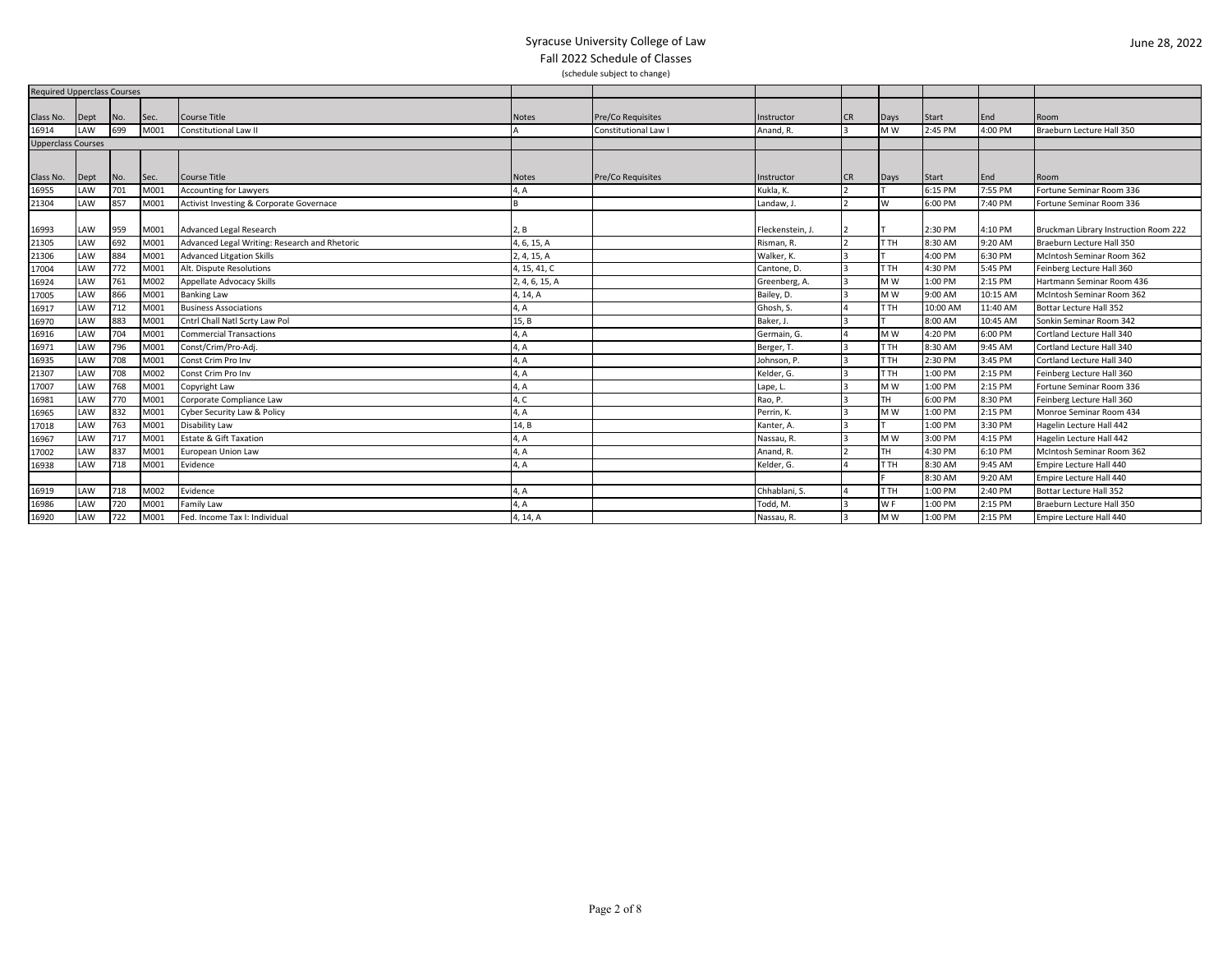| <b>Upperclass Courses</b> |            |     |      |                                             |             |                         |                           |    |           |          |          |                                     |
|---------------------------|------------|-----|------|---------------------------------------------|-------------|-------------------------|---------------------------|----|-----------|----------|----------|-------------------------------------|
|                           |            |     |      |                                             |             |                         |                           |    |           |          |          |                                     |
| Class No.                 | Dept       | No. | Sec. | <b>Course Title</b>                         | Notes       | Pre/Co Requisites       | Instructor                | CR | Days      | Start    | End      | Room                                |
| 16921                     | LAW        | 726 | M001 | <b>Intellectual Property</b>                | 4, A        |                         | Lape, L.                  |    | Іт тн     | 10:30 AM | 11:45 AM | Empire Lecture Hall 440             |
| 21308                     | LAW        | 728 | M001 | <b>International Law</b>                    | 4, A        |                         | Barnes, K.                |    | <b>MW</b> | 1:00 PM  | 2:15 PM  | Fallon Lecture Hall 106             |
|                           | <b>LAW</b> | 775 | M001 | Internet Law                                | 4, A        |                         |                           |    |           |          |          | Cancelled                           |
| 16982                     | LAW        | 806 | M001 | Legal Interviewing & Counseling             | 2, 15, B    |                         | McNeal, M.                |    | W         | 5:30 PM  | 8:00 PM  | Fallon Lecture Hall 106             |
| 21309                     | LAW        | 845 | M001 | Legal & Literary Writing on War & Peace     | 6, B        |                         | Hobart, L.                |    | lth.      | 1:00 PM  | 3:30 PM  | Fortune Seminar Room 336            |
| 21310                     | LAW        |     | M001 | Media & Communications Law                  | 4, A        |                         | Gutterman, R.             |    | <b>MW</b> | 10:35 AM | 11:50 AM | Sonkin Seminar Room 342             |
| 16915                     | LAW        | 700 | M001 | National Security Law                       | 4, 15, A    |                         | Hobart, L.                |    | <b>MW</b> | 10:15 AM | 11:30 AM | Hagelin Lecture Hall 442            |
| 20338                     | LAW        | 630 | M001 | Negotiation                                 | 15, 35, E   |                         | Syverud, K.               |    | ARR       |          |          | **See Note 35**                     |
| 17003                     | LAW        | 745 | M001 | <b>Negotiation Skills</b>                   | 15, B       |                         | August, E.                |    |           | 8:30 AM  | 10:10 AM | McIntosh Seminar Room 362           |
| 16994                     | LAW        | 743 | M001 | New York Civil Practice                     | 4, A        |                         | Karalunas, D.             |    | W         | 5:00 PM  | 7:30 PM  | Sonkin Seminar Room 342             |
| 17008                     | LAW        | 880 | M001 | Race and Law                                | 4, A        |                         | Johnson, P.               |    | lth.      | 4:30 PM  | 7:00 PM  | Sonkin Seminar Room 342             |
| 20340                     | LAW        | 731 | M001 | Selecting Your Jury                         | 15, 65, B   | Trial Practice (pre/co) | Teifke, E., Paperno, J. 1 |    |           |          |          | **See Note 65**                     |
| 21311                     | LAW        | 713 | M001 | Speech & Religion Under The First Amendment | 4, A        |                         | Wiecek, W.                |    | <b>MW</b> | 10:30 AM | 11:45 AM | McIntosh Seminar Room 362           |
| 16980                     | LAW        | 748 | M001 | Sports Law                                  | 4, A        |                         | Wolohan, J                |    | M         | 4:15 PM  | 6:45 PM  | Sonkin Seminar Room 342             |
| 21312                     | LAW        | 691 | M001 | <b>Transactional Drafting</b>               | 4, 6, 15, A |                         | August, E.                |    | IT TH     | 10:30 AM | 11:45 AM | Fortune Seminar Room 336            |
| 21313                     | LAW        | 691 | M002 | <b>Transactional Drafting</b>               | 4, 6, 15, A |                         | Walker, K.                |    | <b>MW</b> | 3:00 PM  | 4:15 PM  | Fallon Lecture Hall 106             |
| 21314                     | LAW        | 691 | M003 | <b>Transactional Drafting</b>               | 4, 6, 15, A |                         | Walker, K.                |    | M W       | 1:00 PM  | 2:15 PM  | Sonkin Seminar Room 342             |
| 16923                     | LAW        | 754 | M001 | <b>Trial Practice</b>                       | 2, 15, B    | Evidence (sug. pre/co)  | O'Sullivan, P.            |    | W         | 6:00 PM  | 8:30 PM  | Bond Schoeneck & King Courtroom 002 |
| 16969                     | LAW        | 754 | M002 | <b>Trial Practice</b>                       | 2, 15, B    | Evidence (sug. pre/co)  | Martin, D.                |    |           | 6:00 PM  | 8:30 PM  | Bond Schoeneck & King Courtroom 002 |
| 21315                     | LAW        | 771 | M001 | <b>Voting Rights</b>                        | 4, A        |                         | Barnes, K.                |    | <b>MW</b> | 10:30 AM | 11:45 AM | Monroe Seminar Room 434             |
| 16918                     | LAW        | 715 | M001 | <b>Wills and Trusts</b>                     | 4, A        |                         | Turnipseed, T             |    | Іт тн     | 4:00 PM  | 5:15 PM  | Hartmann Seminar Room 436           |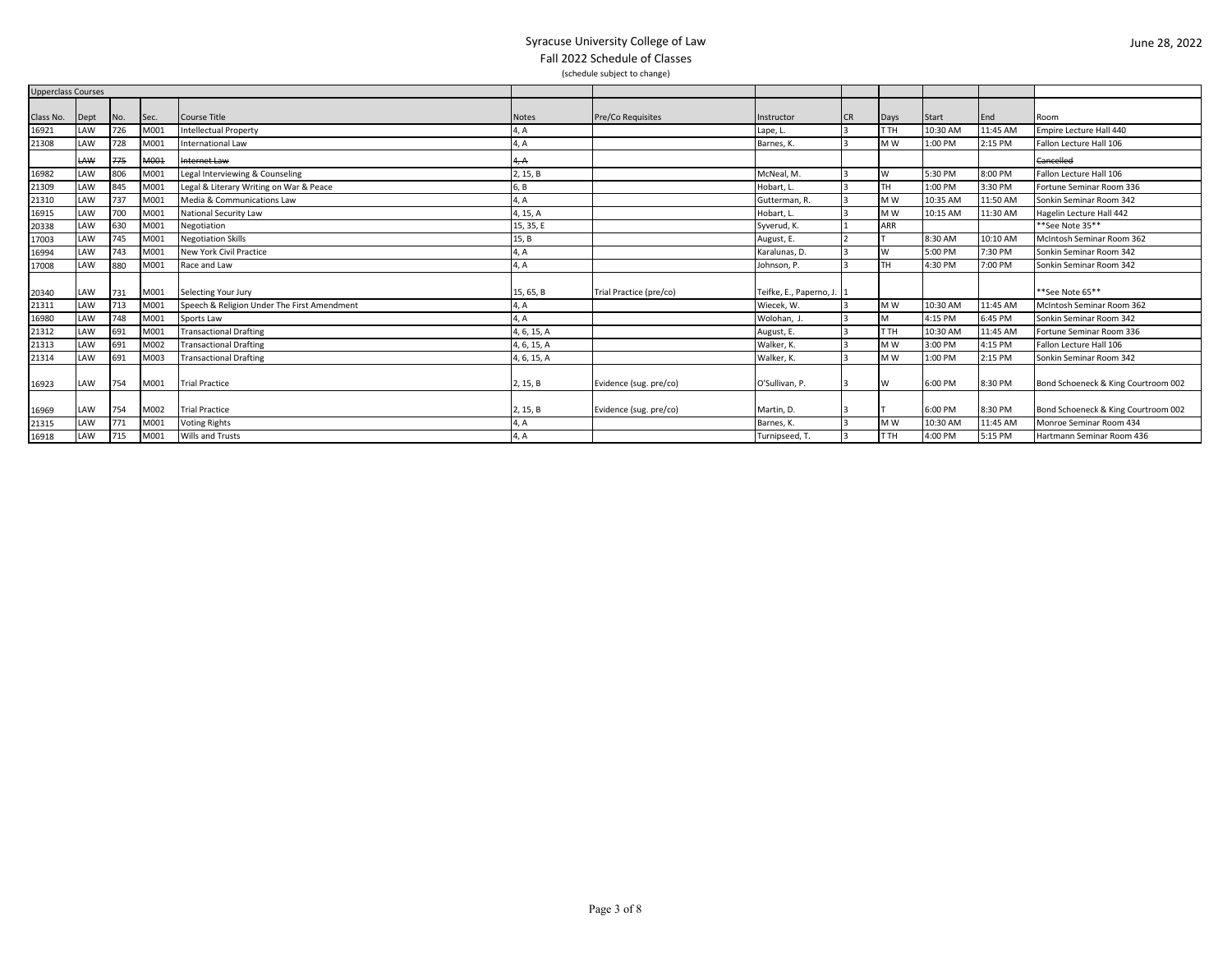| Research Centers and Special Programs Courses |             |     |      |                                    |                  |                                          |              |            |          |            |          |                           |
|-----------------------------------------------|-------------|-----|------|------------------------------------|------------------|------------------------------------------|--------------|------------|----------|------------|----------|---------------------------|
|                                               |             |     |      |                                    |                  |                                          |              |            |          |            |          |                           |
| Class No.                                     | Dept        | No. | Sec. | Course Title                       | Notes            | Pre/Co Requisites                        | Instructor   | <b>ICR</b> | Days     | Start      | End      | Room                      |
| 16995                                         | LAW         | 824 | M001 | Advising the Startup I             | 4, 15, 58, C     |                                          | Ghosh. S.    |            | W TH     | 4:00 PM    | 6:30 PM  | Hartmann Seminar Room 436 |
|                                               |             |     |      |                                    |                  | Advising the Startup I/Advising the      |              |            |          |            |          |                           |
| 16925                                         | LAW         | 815 | M001 | <b>Innovation Law-Practicum</b>    | 4, 6, 15, 28, C  | Startup II (pre/co)                      | Gerling, B.  |            |          | 4:00 PM    | 6:30 PM  | Hagelin Lecture Hall 442  |
|                                               |             |     |      |                                    |                  |                                          |              |            |          | 4:00 PM    | 6:30 PM  | Hartmann Seminar Room 436 |
|                                               |             |     |      |                                    |                  |                                          |              |            |          | 4:00 PM    | 6:30 PM  | Rome Seminar Room 003     |
| Seminars                                      |             |     |      |                                    |                  |                                          |              |            |          |            |          |                           |
|                                               |             |     |      |                                    |                  |                                          |              |            |          |            |          |                           |
| Class No.                                     | Dept        | No. | Sec. | <b>Course Title</b>                | <b>Notes</b>     | Pre/Co Requisites                        | Instructor   | <b>CR</b>  | Days     | Start      | End      | Room                      |
| 21316                                         | LAW         | 710 | M001 | Law & Sexuality                    | 2, 4, A          |                                          | Curtis, K.   |            | T TH     | 1:00 PM    | 2:15 PM  | Fallon Lecture Hall 106   |
| Clinics                                       |             |     |      |                                    |                  |                                          |              |            |          |            |          |                           |
|                                               |             |     |      |                                    |                  |                                          |              |            |          |            |          |                           |
| Class No.                                     | <b>Dept</b> | No. | Sec. | <b>Course Title</b>                | Notes            | Pre/Co Requisites                        | Instructor   | <b>CR</b>  | Days     | Start      | End      | Room                      |
| 16978                                         | LAW         | 909 | M001 | <b>Bankruptcy Clinic</b>           | 3, 10, 15, B     |                                          | Woodard, L   |            | W        | 5:30 PM    | 6:20 PM  | Feinberg Lecture Hall 360 |
|                                               |             |     |      |                                    |                  | Prof. Responsibility (pre/co)            |              |            |          |            |          |                           |
|                                               |             |     |      |                                    |                  | Con. Crim. Pro. Adj. or                  |              |            |          |            |          |                           |
|                                               |             |     |      |                                    |                  | Con Crim Pro. Inv. (sug pre/co) Evidence |              |            |          |            |          |                           |
| 16950                                         | LAW         | 903 | M001 | Criminal Defense Law Clinic        | 3, 10, 15, 20, B | (sug pre/co)                             | Pieples, G.  |            | м        | 9:00 AM    | 10:25 AM | Sonkin Seminar Room 342   |
|                                               |             |     |      |                                    |                  |                                          |              |            | <b>W</b> | 9:30 AM    | 10:25 AM | Sonkin Seminar Room 342   |
| 16987                                         | LAW         | 905 | M001 | Criminal Defense Clinic II         | 10, 15, 26, B    |                                          | Pieples, G.  | $1 - 4$    |          | ARR        |          |                           |
|                                               |             |     |      |                                    |                  | Prof. Responsibility (pre/co)            |              |            |          |            |          |                           |
| 16927                                         | LAW         | 923 | M001 | <b>Disability Rights Clinic</b>    | 3, 10, 15, 25, B | Disability Law (pre/co)                  | Schwartz, M. | 3 or 6     | м        | 8:30 AM    | 9:55 AM  | Hagelin Lecture Hall 442  |
|                                               |             |     |      |                                    |                  |                                          |              |            | W        | 8:30 AM    | 9:25 AM  | Hagelin Lecture Hall 442  |
| 16988                                         | LAW         | 924 | M001 | Disability Rights Clinic II        | 3, 10, 15, 26, B |                                          | Schwartz, M. | $1 - 4$    |          | <b>ARR</b> |          |                           |
|                                               |             |     |      |                                    |                  | Fed. Tax I (pre/co)                      |              |            |          |            |          |                           |
| 16937                                         | LAW         | 914 | M001 | Low Income Taxpayer Clinic         | 3, 10, 15, 22, B | Prof. Responsibility (pre/co)            | Nassau, R.   |            | M        | 9:00 AM    | 10:25 AM | Monroe Seminar Room 434   |
|                                               |             |     |      |                                    |                  |                                          |              |            | W        | 9:30 AM    | 10:25 AM | Monroe Seminar Room 434   |
| 16998                                         | LAW         | 906 | M001 | Low Income Taxpayer Clinic II      | 3, 10, 15, 26, B | LITC (pre)                               | Nassau, R.   | $1 - 4$    |          | <b>ARR</b> |          |                           |
|                                               |             |     |      |                                    |                  |                                          |              |            |          |            |          |                           |
| 16931                                         | LAW         | 955 | M001 | <b>Transactional Law Clinic</b>    | 3, 10, 15, 20, B | Professional Responsibility (pre/co)     | Murray, J.   |            | м        | 10:00 AM   | 11:00 AM | Fortune Seminar Room 336  |
|                                               |             |     |      |                                    |                  |                                          |              |            | W        | 10:00 AM   | 11:30 AM | Fortune Seminar Room 336  |
| 16983                                         | LAW         | 954 | M001 | <b>Transactional Law Clinic II</b> | 3, 10, 15, 26, B |                                          | Murray, J.   | $1 - 4$    |          | ARR        |          |                           |
| 16979                                         | LAW         | 926 | M001 | Veteran's Legal Clinic             | 3, 10, 15, 20, B | Prof. Responsibility (pre/co)            | Kubala, E    |            | M W      | 8:55 AM    | 10:10 AM | Fallon Lecture Hall 106   |
| 16989                                         | LAW         | 928 | M001 | Veteran's Legal Clinic II          | 3, 10, 15, 26, B |                                          | Kubala, E    | $1 - 4$    |          | <b>ARR</b> |          |                           |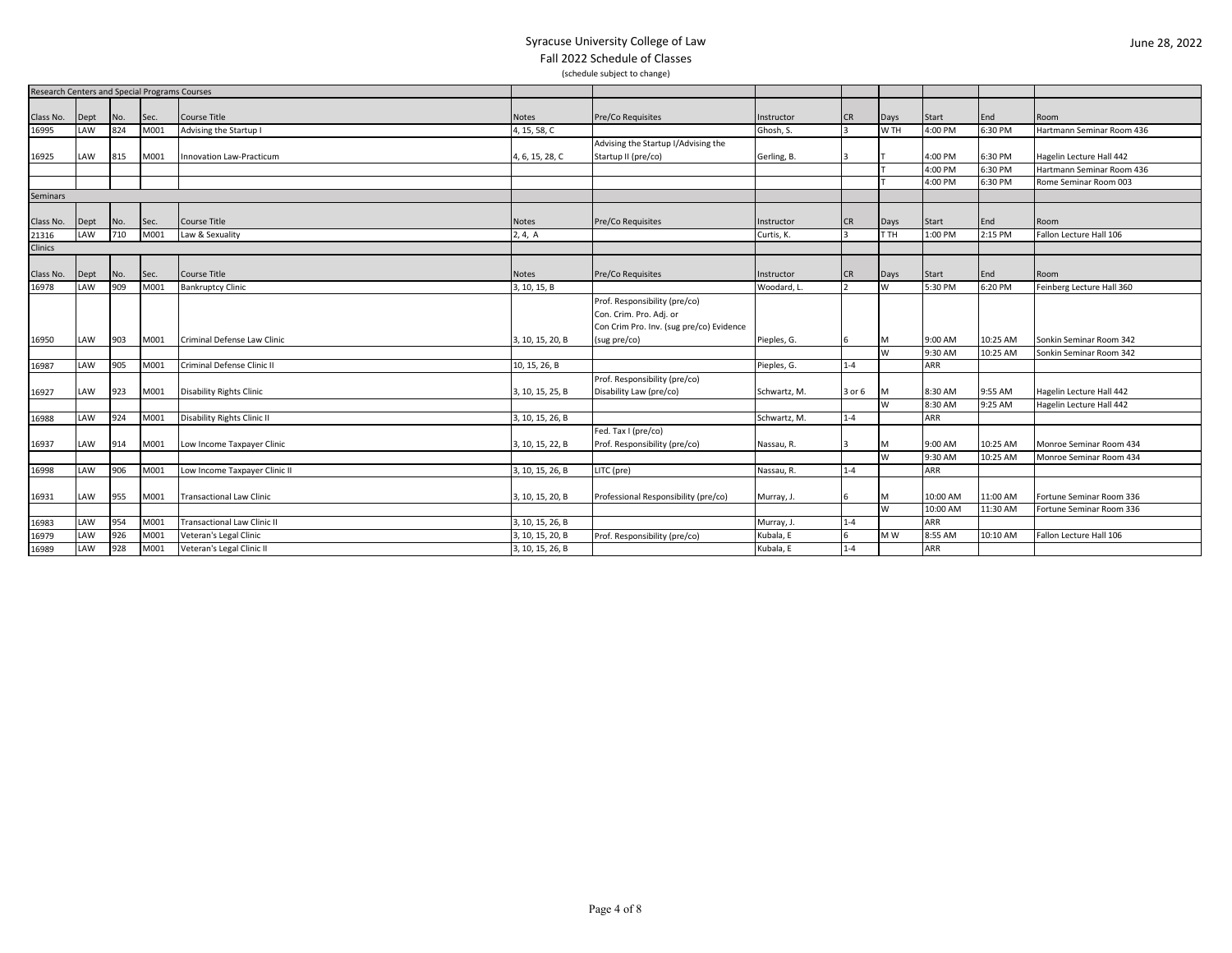|           | Externships |     |      |                                            |                                 |                                      |                                  |           |      |          |          |        |
|-----------|-------------|-----|------|--------------------------------------------|---------------------------------|--------------------------------------|----------------------------------|-----------|------|----------|----------|--------|
| Class No. | Dept        | No. | Sec. | Course Title                               | Notes                           | Pre/Co Requisites                    | Instructor                       | <b>CR</b> | Days | Start    | End      | Room   |
|           |             |     |      |                                            |                                 |                                      |                                  |           |      |          |          |        |
| 21333     | LAW         | 902 | M001 | <b>DCEx</b>                                | 3, 10, 15, 23, 36, E            | Prof. Responsibility (pre/co)        | Kiritsis, D., Walker, K. 2 to 12 |           |      |          |          |        |
|           |             |     |      |                                            | 3, 10, 15, 23, 36, 73,          |                                      |                                  |           |      |          |          |        |
| 21334     | LAW         | 902 | M002 | <b>DCEx Remote</b>                         |                                 | Prof. Responsibility (pre/co)        | Kiritsis, D., Walker, K. 2 to 12 |           |      |          |          |        |
|           |             |     |      |                                            |                                 |                                      |                                  |           |      |          |          |        |
| 21335     | LAW         | 902 | M003 | <b>NYCEx</b>                               | 3, 10, 15, 23, 36, E            | Prof. Responsibility (pre/co)        | Kiritsis, D., Walker, K. 2 to 12 |           |      |          |          |        |
|           |             |     |      |                                            | 3, 10, 15, 23, 36, 74,          |                                      |                                  |           |      |          |          |        |
| 21336     | LAW         | 902 | M004 | <b>NYCEx Remote</b>                        |                                 | Prof. Responsibility (pre/co)        | Kiritsis, D., Walker, K. 2 to 12 |           |      |          |          |        |
|           |             |     |      |                                            |                                 |                                      |                                  |           |      |          |          |        |
| 21337     | LAW         | 902 | M005 | PHILLYEx                                   | 3, 10, 15, 23, 36, E            | Prof. Responsibility (pre/co)        | Kiritsis, D., Walker, K. 2 to 12 |           |      |          |          |        |
|           |             |     |      |                                            | 3, 10, 15, 23, 36, 75,          |                                      |                                  |           |      |          |          |        |
| 21338     | LAW         | 902 | M006 | <b>PHILLYEx Remote</b>                     |                                 | Prof. Responsibility (pre/co)        | Kiritsis, D., Walker, K. 2 to 12 |           |      |          |          |        |
|           |             |     |      |                                            | 3, 10, 15, 23, 36, 71,          |                                      |                                  |           |      |          |          |        |
| 21339     | LAW         | 902 | M007 | FlexEx                                     |                                 | Prof. Responsibility (pre/co)        | Kiritsis, D., Walker, K. 2 to 12 |           |      |          |          |        |
|           |             | 902 | M008 |                                            | 3, 10, 15, 23, 36, 71,<br>76, E |                                      |                                  |           |      |          |          |        |
| 21340     | LAW         |     |      | <b>FlexEx Remote</b>                       | 3, 10, 15, 23, 36, 72,          | Prof. Responsibility (pre/co)        | Kiritsis, D., Walker, K. 2 to 12 |           |      |          |          |        |
| 21341     | LAW         | 902 | M009 | Family & Elder Law Practicum (Away)        |                                 | Prof. Responsibility (pre/co)        | Kiritsis, D., Walker, K. 2 to 12 |           |      |          |          |        |
|           |             |     |      |                                            | 3, 10, 15, 23, 36, 72,          |                                      |                                  |           |      |          |          |        |
| 21342     | LAW         | 902 | M010 | Family & Elder Law Practicum (Away) Remote | 77, E                           | Prof. Responsibility (pre/co)        | Kiritsis, D., Walker, K. 2 to 12 |           |      |          |          |        |
|           |             |     |      |                                            | 3, 10, 15, 23, 38, 70,          |                                      |                                  |           |      |          |          |        |
| 21332     | LAW         | 901 | M001 | Away Externship Seminar                    |                                 | Prof. Responsibility (pre/co)        | Walker, K.                       |           | м    | 10:00 AM | 10:50 AM | Online |
|           |             |     |      |                                            |                                 |                                      |                                  |           |      |          |          |        |
| 16939     | LAW         | 921 | M001 | <b>CNYEx</b>                               | 3, 10, 15, 23, 36, E            | Professional Responsibility (pre/co) | Kiritsis, D., Walker, K. 2-12 cr |           |      |          |          |        |
|           |             |     |      |                                            | 3, 10, 15, 23, 36, 78,          |                                      |                                  |           |      |          |          |        |
| 17020     | LAW         | 921 | M002 | <b>CNYEx Remote</b>                        |                                 | Professional Responsibility (pre/co) | Kiritsis, D., Walker, K. 2 to 12 |           |      |          |          |        |
|           |             |     |      |                                            | 3, 10, 15, 23, 36, 72,          |                                      |                                  |           |      |          |          |        |
| 21343     | LAW         | 921 | M003 | Family & Elder Law Practicum (CNY)         |                                 | Prof. Responsibility (pre/co)        | Kiritsis, D., Walker, K. 2 to 12 |           |      |          |          |        |
|           |             |     |      |                                            | 3, 10, 15, 23, 36, 72,          |                                      |                                  |           |      |          |          |        |
| 21344     | LAW         | 921 | M004 | Family & Elder Law Practicum (CNY) Remote  | 78, E                           | Prof. Responsibility (pre/co)        | Kiritsis, D., Walker, K. 2 to 12 |           |      |          |          |        |
| 16926     | LAW         | 920 | M001 | <b>CNYEx Lawyer Seminar</b>                | 3, 10, 15, 23, 38, B            | Professional Responsibility (pre/co) | Walker, K.                       |           | W    | 10:00 AM | 10:50 PM | Online |
|           |             |     |      |                                            |                                 |                                      |                                  |           |      |          |          |        |
| 16951     | LAW         | 920 | M002 | <b>CNYEx Lawyer Seminar</b>                | 3, 10, 15, 23, 38, B            | Professional Responsibility (pre/co) | Walker, K.                       |           |      | 1:00 PM  | 1:50 PM  | Online |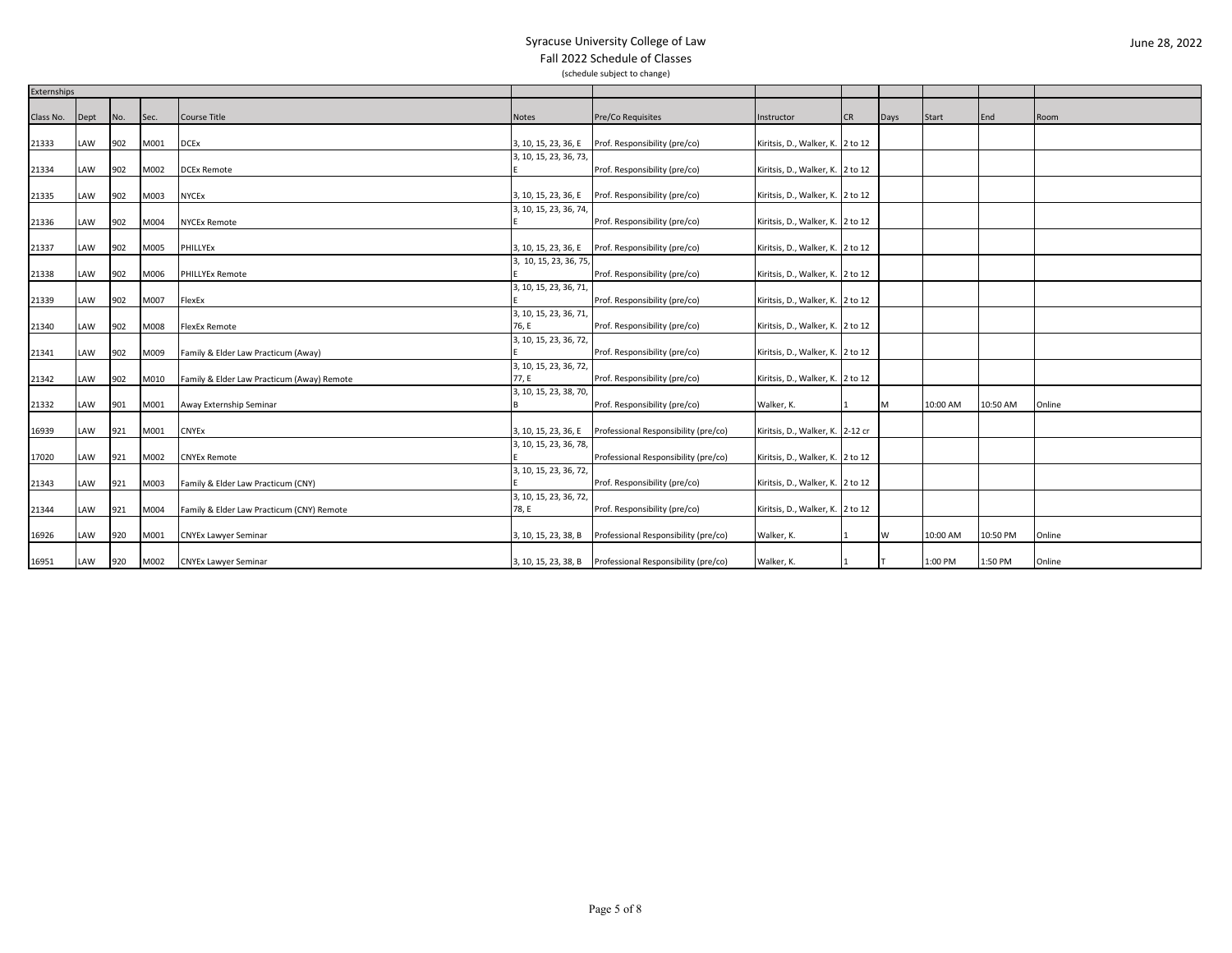| L.L.M Program Courses                        |            |     |      |                                                           |       |                                                            |                |           |      |              |          |                           |
|----------------------------------------------|------------|-----|------|-----------------------------------------------------------|-------|------------------------------------------------------------|----------------|-----------|------|--------------|----------|---------------------------|
| Class No.                                    | Dept       | No. | Sec. | Course Title                                              | Notes | Pre/Co Requisites                                          | Instructor     | <b>CR</b> | Days | Start        | End      | Room                      |
| 17014                                        | LLM        | 900 | M001 | American Legal System                                     | 9, D  |                                                            | Gardner, S.    |           | M W  | 10:35 AM     | 11:50 AM | Fallon Lecture Hall 106   |
| 17015                                        | LLM        |     | M001 | Leg. Writing for Intl Students                            | 9, D  |                                                            | Risman, R.     |           | T TH | 4:00 PM      | 5:15 PM  | Fallon Lecture Hall 106   |
| 16974                                        | LLM        |     | M002 | Leg. Writing for Intl Students                            | 9, D  |                                                            | Risman, R.     |           | г тн | 10:20 AM     | 11:35 AM | McIntosh Seminar Room 362 |
| 21435                                        | LLM        | 647 | M002 | Professional Responsibility                               | 9, D  |                                                            | Horsfall, A.   |           |      | 4:00 PM      | 5:40 PM  | Feinberg Lecture Hall 360 |
| <b>SJD Courses</b>                           |            |     |      |                                                           |       |                                                            |                |           |      |              |          |                           |
| 17016                                        | <b>SJD</b> | 900 | M001 | SJD Colloquium                                            |       |                                                            | Kanter, A.     |           | TBD  | <b>TBD</b>   | TBD      | Monroe Seminar Room 434   |
| 21317                                        | <b>SJD</b> | 999 | M001 | SJD Dissertation Research                                 |       |                                                            | Faculty        | $1 - 15$  |      |              |          | <b>ARR</b>                |
| 21403                                        | <b>SJD</b> | 998 | M001 | SJD Degree in Progress                                    |       |                                                            | Faculty        |           |      |              |          | ARR                       |
| Special Activities and Other Academic Credit |            |     |      |                                                           |       |                                                            |                |           |      |              |          |                           |
| Class No.                                    | Dept       | No. | Sec. | Course Title                                              | Notes | Pre/Co Requisites                                          | Instructor     | <b>CR</b> | Days | <b>Start</b> | End      | Room                      |
| 16930                                        | LAW        | 953 | M001 | <b>Advocacy Honors Society</b>                            | 11, E | Evidence, Trial Practice, Appellate Advoc.<br>Skills (pre) | Berger, T.     | 1 or 2    |      |              |          |                           |
| 16956                                        | LAW        | 980 | M001 | Impunity Watch/Journal of Global Rights and Organizations | 11, E |                                                            | True-Frost, C. | 1 or 2    |      |              |          |                           |
| 16928                                        | LAW        | 95. | M001 | Journal Int'L Law                                         | 11, E | International Law (pre)                                    | Day, C.        | 2 or 3    |      |              |          |                           |
| 16932                                        | LAW        | 956 | M001 | Jrnl of Science&Technology Law                            | 11, E |                                                            | Ghosh, S.      | 1 or 2    |      |              |          |                           |
| 16929                                        | LAW        |     | M001 | Law Review                                                |       |                                                            | Malloy, R.     | 2 or 3    |      |              |          |                           |
|                                              | LAW        | 991 | M001 | <b>Independent Research</b>                               | 12, B |                                                            | Faculty        |           |      |              |          |                           |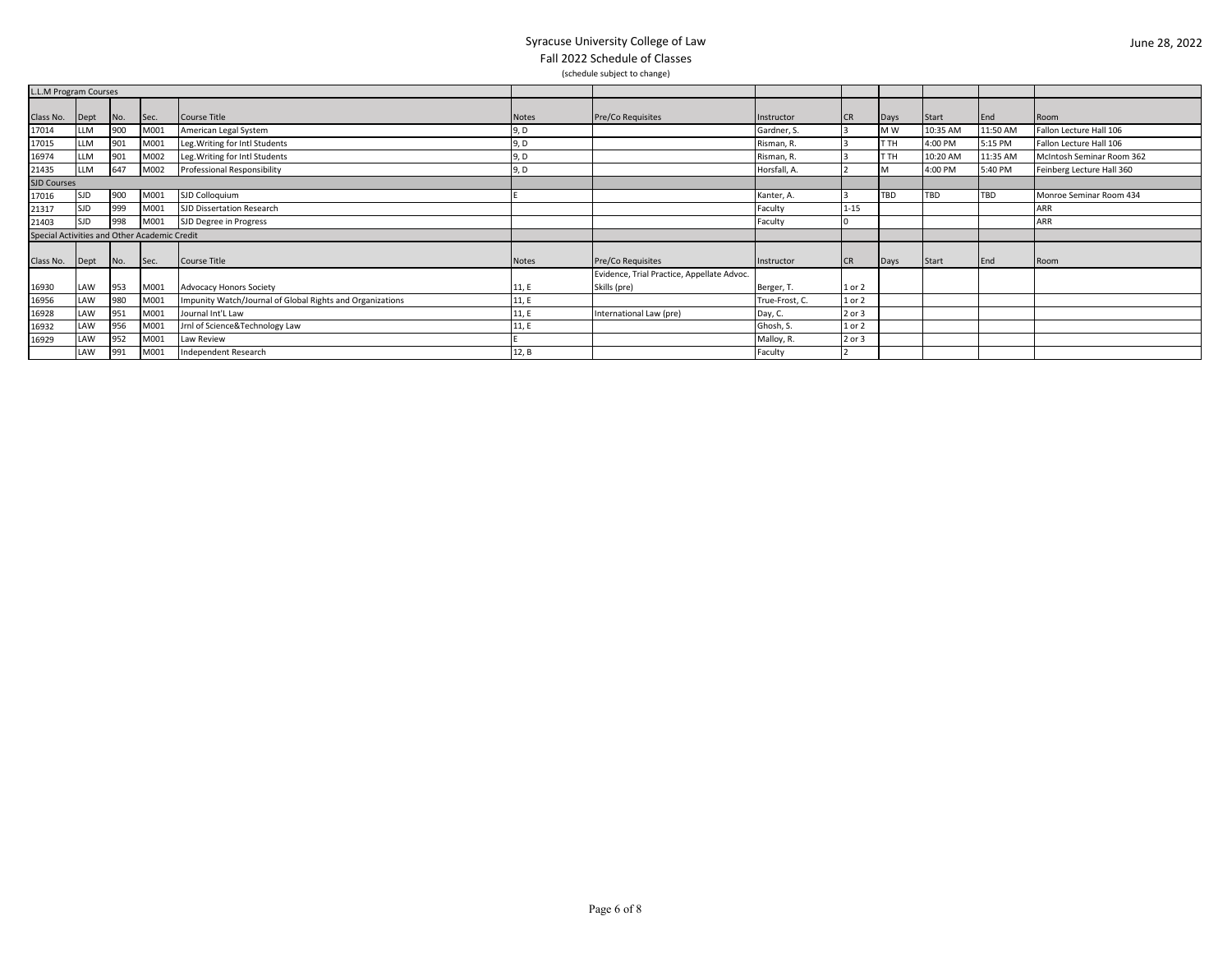| <b>Jdinteractive Courses</b> |           |     |      |                                                  |                      |                                                    |                                  |                |           |         |          |                           |
|------------------------------|-----------|-----|------|--------------------------------------------------|----------------------|----------------------------------------------------|----------------------------------|----------------|-----------|---------|----------|---------------------------|
|                              |           |     |      |                                                  |                      |                                                    |                                  |                |           |         |          |                           |
| Class No.                    | Dept      | No. | Sec. | Course Title                                     | <b>Notes</b>         | <b>Pre/Co Requisites</b>                           | Instructor                       | <b>CR</b>      | Days      | Start   | End      | Room                      |
| 21322                        | LAW       | 702 | M601 | Administrative Law                               | 4, 14, 16, A         |                                                    | Perrin, K.                       | 3              | M         | 7:00 PM | 8:30 PM  | Online                    |
|                              |           |     |      |                                                  |                      | Legal Foundations, Legal Applications              |                                  |                |           |         |          |                           |
| 20352                        | AW        | 994 | M601 | Advanced Legal Topics: Crypto and Digital Assets | 16, 67, B            | (pre)                                              | Graves, J.                       | $\overline{2}$ | TH-SU     |         |          | **See Note 67**           |
| 21323                        | LAW       | 761 | M601 | Appellate Advocacy Skills                        | 4, 15, 16, A         |                                                    | Wild, D.                         | 3              | TH.       | 6:30 PM | 9:00 PM  | Online                    |
| 20350                        | LAW       | 712 | M601 | <b>Business Associations</b>                     | 4, 16, A             |                                                    | Szto, M.                         | $\overline{a}$ | <b>TH</b> | 7:30 PM | 9:30 PM  | Online                    |
| 20341                        | LAW       | 601 | M601 | Civil Procedure                                  | 16, A                |                                                    | Milner, A.                       | $\overline{a}$ | SU        | 3:00 PM | 5:00 PM  | Online                    |
| 20342                        | LAW       | 601 | M602 | Civil Procedure                                  | 16, A                |                                                    | Milner, A.                       | $\overline{4}$ | W         | 6:00 PM | 8:00 PM  | Online                    |
| 20356                        | LAW       | 601 | M603 | Civil Procedure                                  | 16, A                |                                                    | Harding, M.                      | $\overline{4}$ | M         | 7:00 PM | 9:00 PM  | Online                    |
| 20371                        | LAW       | 601 | M604 | Civil Procedure                                  | 16, A                |                                                    | Harding, M.                      | $\overline{a}$ | W         | 9:30 AM | 11:30 AM | Online                    |
| 21324                        | LAW       | 704 | M601 | <b>Commercial Transactions</b>                   | 4, 16, C             |                                                    | Graves, J.                       |                | TU        | 7:00 PM | 9:00 PM  | Online                    |
| 20349                        | LAW       | 708 | M601 | Const Crim Pro Inv                               | 4, 16, A             |                                                    | Berger, T.                       | ıз             | W         | 6:00 PM | 7:30 PM  | Online                    |
| 20347                        | LAW       | 602 | M601 | <b>Constitutional Law</b>                        | 16, A                |                                                    | Banks, W.                        |                | <b>SU</b> | 5:00 PM | 6:30 PM  | Online                    |
| 20348                        | AW        | 602 | M602 | Constitutional Law                               | 16, A                |                                                    | Banks, W.                        | 3              | M         | 5:30 PM | 7:00 PM  | Online                    |
| 20358                        | <b>AW</b> | 602 | M603 | <b>Constitutional Law</b>                        | 16, A                |                                                    | Braveman, D.                     | 3              | TU        | 7:00 PM | 8:30 PM  | Online                    |
| 20345                        | AW        | 604 | M601 | <b>Criminal Law</b>                              | 16, A                |                                                    | Chhablani, S.                    | 3              | <b>SU</b> | 3:00 PM | 4:30 PM  | Online                    |
| 20346                        | <b>AW</b> | 604 | M602 | Criminal Law                                     | 16, A                |                                                    | Chhablani, S.                    | 3              | M         | 7:30 PM | 9:00 PM  | Online                    |
| 20359                        | LAW       | 604 | M603 | <b>Criminal Law</b>                              | 16, A                |                                                    | Chhablani, S.                    | 3              | W         | 7:30 PM | 9:00 PM  | Online                    |
| 21325                        | <b>AW</b> | 800 | M601 | <b>Foundational Skills</b>                       | 16, C                |                                                    | Curtis, K.                       | l 3            | W         | 8:00 PM | 9:30 PM  | Online                    |
| 21326                        | LAW       | 800 | M602 | <b>Foundational Skills</b>                       | 16, C                |                                                    | Curtis, K.                       | ıз             | TH        | 7:30 PM | 9:00 PM  | Online                    |
| 20363                        | LAW       | 726 | M601 | <b>Intellectual Property</b>                     | 4, 16, A             |                                                    | Ghosh, S.                        |                | W         | 7:30 PM | 9:00 PM  | Online                    |
|                              |           |     |      |                                                  |                      |                                                    |                                  |                |           |         |          |                           |
| 20362                        | AW        | 902 | M601 | JDi Externship Placement                         |                      | 3, 13, 15, 16, 36, E Prof. Responsibility (pre/co) | Kiritsis, D., Walker, K. 2-10 cr |                |           |         |          |                           |
| 20361                        | LAW       | 901 | M601 | JDi Externship Seminar                           | 3, 13, 15, 16, 38, B | Prof. Responsibility (pre/co)                      | Walker, K.                       |                | TU        | 5:30 PM | 6:30 PM  | Online                    |
| 21318                        | LAW       | 793 | M601 | <b>Legal Applications</b>                        | 15, 16, 68, E        | Legal Foundations (pre)                            | Brown, E.                        | 13             | $M-F$     | 3:00 AM | 6:00 PM  | Empire Lecture Hall 440   |
| 21319                        | LAW       | 793 | M602 | <b>Legal Applications</b>                        | 15, 16, 68, E        | Legal Foundations (pre)                            | Risman, R.                       | 3              | $M-F$     | 8:00 AM | 6:00 PM  | Hagelin Lecture Hall 442  |
| 21320                        | <b>AW</b> | 793 | M603 | <b>Legal Applications</b>                        | 15, 16, 68, E        | Legal Foundations (pre)                            | Gidi, A.                         |                | $M-F$     | 8:00 AM | 6:00 PM  | Feinberg Lecture Hall 360 |
| 20357                        | LAW       | 693 | M601 | <b>Legal Foundations</b>                         | 16, 68, E            |                                                    | Gardner, S.                      | $\overline{2}$ | $M-F$     | 8:00 AM | 6:00 PM  | Cortland Lecture Hall 340 |
| 20365                        | LAW       | 693 | M602 | Legal Foundations                                | 16, 68, E            |                                                    | Abbott Hill, C.                  |                | $M-F$     | 8:00 AM | 6:00 PM  | Braeburn Lecture Hall 350 |
| 20366                        | LAW       | 693 | M603 | egal Foundations                                 | 16, 68, E            |                                                    | Todd, M.                         |                | $M-F$     | 8:00 AM | 6:00 PM  | Bottar Lecture Hall 352   |
| 21327                        | AW        | 719 | M601 | <b>Mediation Skills</b>                          | 15, 16, 69, B        |                                                    | DiPilato, D.                     |                | TU        | 7:00 PM | 9:00 PM  | Online                    |
| 21328                        | LAW       | 765 | M601 | <b>Patents and Trade Secrets</b>                 | 4, 16, 69, A         |                                                    | Traficonte, D.                   | lз             | TH        | 6:00 PM | 9:00 PM  | Online                    |
| 20355                        | AW        | 747 | M601 | <b>Real Estate Transactions</b>                  | 4, 16, A             |                                                    | Malloy, R.                       | 3              | TU        | 7:30 PM | 9:00 PM  | Online                    |
| 20343                        | <b>AW</b> | 608 | M601 | Torts                                            | 16, A                |                                                    | Kohn, N.                         | IS.            | <b>TH</b> | 8:00 PM | 10:30 PM | Online                    |
| 20344                        | AW        | 608 | M602 | Torts                                            | 16, A                |                                                    | Kohn, N.                         | 15.            | TH        | 9:00 AM | 11:30 AM | Online                    |
| 20354                        | AW        | 608 | M603 | Torts                                            | 16, A                |                                                    | Greenberg, A.                    | 15.            | M         | 6:00 PM | 8:30 PM  | Online                    |
| 21329                        | LAW       | 691 | M601 | <b>Transactional Drafting</b>                    | 4, 15, 16, A         |                                                    | August, E.                       | 3              | W         | 6:30 PM | 8:30 PM  | Online                    |